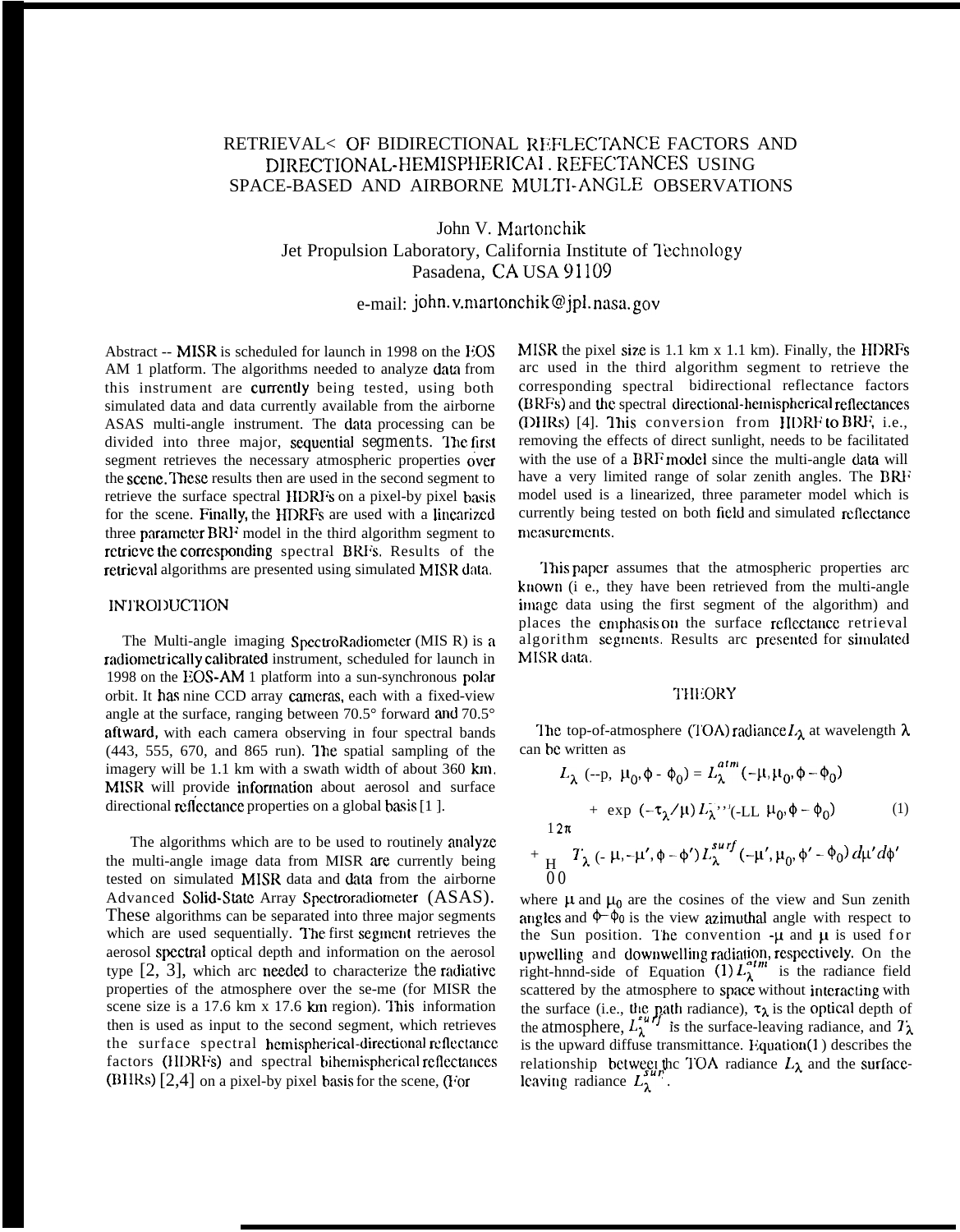## **HDRF** and **BHR** Retrieval.

Assuming the atmospheric parameters in Equation (1) are<br>known,  $L_{\lambda}^{suff}$  can be easily determined by means from<br>iteration procedure, as described b e l o w. Once  $L_{\lambda}^{sff}$  is determined the HDRF,  $r_{\lambda}$ , then can be expressed as

$$
r_{\lambda}(-\mu, \mu_0, \phi - \phi_0) = \frac{L_{\lambda}^{surf}(-\mu, \mu_0, \phi - \phi_0)}{E_{\lambda}(\mu_0)/\pi}
$$
 (2)

where  $E_{\lambda}$  is the surface irradiance. From the radiant exitance  $M_{\lambda}$ , defined as

$$
M_{\lambda} \qquad (P(.) \quad \frac{12\pi}{H} L_{\lambda}^{surf}(-\mu, \mu_0, \phi - \phi_0) \mu d\mu d\phi \qquad (3)
$$

the BHR,  $A_{\lambda}^{hem}$ , is given by the ratio

$$
A_{\lambda}^{hem}(\mu_0) = \frac{M_{\lambda}(\mu_0)}{E_{\lambda}(\mu_0)} \approx \frac{M_{\lambda}(\mu_0)}{E_{\lambda}^{black}(\mu_0) + s_{\lambda} \cdot M_{\lambda}(\mu_0)}
$$
(4)

where  $s_{\lambda}$  is the bottom -of-atmosphere bihemispherical reflectance and  $E_{\lambda}^{black}$  is the black surface irradiance (independent of surface reflection properties). It is related to the actual surface irradiance  $E_{\lambda}$  by the highly accurate expression .

$$
E_{\lambda}(\mu_0) \approx \frac{E_{\lambda}^{black}(\mu_0)}{1 - s_{\lambda} \cdot A_{\lambda}^{hem}(\mu_0)}
$$
(5)

Au excellent initial guess for  $L_{\lambda}^{s,\mu\tau}$  in the iteration<br>procedure can be obtained from Equation (1) by removing  $L_{\lambda}^{su}$ . I from the integral. Thus,

$$
I_{\lambda}^{surf(0)} \left( -\mu, \mu_0, \phi - \phi_0 \right)
$$
  
= 
$$
\frac{L_{\lambda} \left( -\mu, \mu_0, \phi - \phi_0 \right) L_{\lambda}^{atm} \left( -\mu, \mu_0, \phi - \phi_0 \right)}{\exp \left( -\tau_{\lambda} / \mu \right) + t \left( -p \right)}
$$
 (6)

where

$$
t(-\mu) = \int_{0}^{12\pi} T_{\lambda}(-\mu, -\mu', \phi - \phi') d\mu' d\phi'
$$
 (7)

An initial guess for the 11111{ from Equation (4) implies a guess for  $M_{\lambda}$ , which can be obtained from Equation (3). The integral in Equation (3) is lest easily done by assuming that<br>the surface radiance  $L_{\lambda}^{s_{u}}$  can be expressed as a two term<br>cosine series in  $\phi$ – $\phi_0$ .

$$
L_{\lambda}^{surf}(-\mu, \mu_0, \phi - \phi_0) = L_{0, \lambda}^{surf}(-\mu, \mu_0) + L_{1, \lambda}^{surf}(-\mu, \mu_0) \cdot \cos (\phi - \phi_0)
$$
 (8)

Thus.

$$
M_{\lambda}^{(0)}(\mu_0) = \int_{0}^{1} x_{0,\lambda}^{surf(0)}(-\mu, \mu_0) \mu d\mu
$$
 (9)

where, for any iteration  $(n)$  and using Equation  $(8)$ 

$$
I_{0,\lambda}^{surf(n)}(-P, \mu_0) = \frac{L_{\lambda}^{surf(n)}(-p, p_{\sigma}, \phi_a - \phi_0) \cos(\phi_f - \phi_0)}{\cos(\phi_f - \phi_0) + \cos(\phi_a - 4')}
$$
  

$$
= \frac{L_{\lambda}^{surf(n)}(-\mu, \mu_0, \phi_f, \phi_0) \cos(\phi_a - \phi_0)}{\cos(\phi_f - \phi_0) + \cos(\phi_a - \phi_0)}
$$
(10a)  

$$
I_{1,\lambda}^{surf(n)}(-P, \mu_0) = \frac{L_{\lambda}^{surf(n)}(-\mu, \mu_0, \phi_f - \phi_0)}{\cos(\phi_f - \phi_0) - \cos(\phi_a - \phi_0)}
$$
  

$$
= \frac{L_{\lambda}^{surf(n)}(-\mu, \mu_0, \phi_a - \phi_0)}{\cos(\phi_f - \phi_0) - \cos(\phi_a - \phi_0)}
$$
(10b)

I lere,  $\phi_a$  and  $\phi_f$  are the two azimuth angles for each fore-aft MISR camera pair.

Once  $L_{\lambda}^{\text{surf}}(\circ)$  is computed, the surface radiance  $L_{\lambda}^{surt}$  can<br>be updated via the iteration scheme, using Equation (1),

$$
\exp\left(-\tau_{\lambda}/\mu\right) .1, \quad\n\begin{aligned}\n &\text{exp}\left(-\tau_{\lambda}/\mu\right) .1, \quad\n\begin{aligned}\n &\text{exp}\left(-\mu, \mu_{0}, \phi - \phi_{0}\right) \\
&= L_{\lambda} \left(\mu, \mu_{0}, \phi - \phi_{0}\right) L_{\lambda}^{atm} \left(-\mu, \mu_{0}, \phi - \phi_{0}\right) \\
&\frac{1}{2} \int_{0}^{t} \int_{0}^{t} \left(-\mu, \psi\right) L_{0}^{a} \left(\mu, \phi\right) d\mu' \\
&\frac{1}{2} \int_{0}^{t} \left(-\mu, \psi\right) L_{1}^{a} \left(\mu, \phi\right) d\mu' \\
&\text{cos}\left(\phi - \phi_{0}\right) \cdot \int_{0}^{t} T_{1, \lambda} \left(-\mu, -\mu'\right) L_{1, \lambda}^{a} J(\theta) \left(-\mu', \mu_{0}\right) d\mu'\n\end{aligned}\n\end{aligned}
$$

The upward diffuse transmittance  $T_{\lambda}$  in 1 *i*quat ion (11) is expressed as a two term cosine series in  $\phi$   $\phi$  such that

$$
T_{0,\lambda}(-\mu, \cdot \mu') = \int_{0}^{2\pi} T_{\lambda}(-\mu, -\mu', \quad \text{if } \mu' \text{ is } 0) d\phi'
$$
  
\n
$$
T_{1,\lambda}(-\mu, -\mu') = \int_{0}^{2\pi} T_{\lambda}(-\mu, -\mu', \phi - \phi') \cos(\phi - \phi') d\phi'
$$
  
\n(12a, b)

Once  $L_{\lambda}^{surf}$  is upd'ited, it then is used to compute a new  $M_{\lambda}$  and a new  $A_{\lambda}^{hem}$ . The iteration proceeds until convergence is reached. This is normally evaluated by noting the change in  $A_{\lambda}^{hem}$ .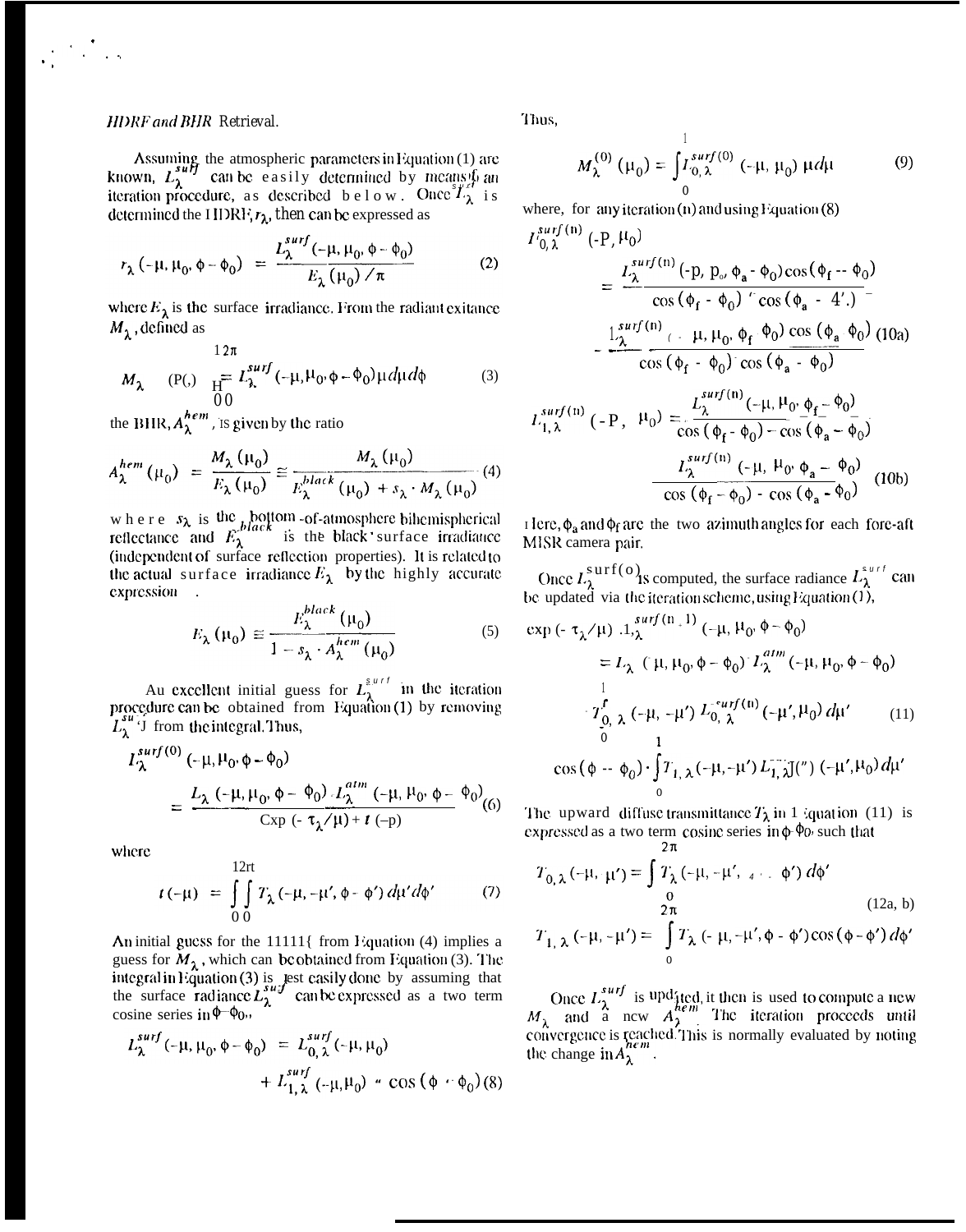The BRF,  $R_{\lambda}$ , is related to the 1 IDRF,  $r_{\lambda}$ , through the expression  $\sim$   $\sim$ 

$$
E_{\lambda}(\mu_0) \sim r_{\lambda}(-\mu, \mu_0, \phi \cdot \phi_0)
$$
  
\n
$$
= \frac{1271}{H} R_{\lambda}(-\mu, \mu', \phi - \phi') L_{\lambda}^{inc} (P', \mu_0, \phi' - \phi_0) \mu' d\mu' d\phi'
$$
\n(13)

where  $L_{\lambda}^{m_c}$  is the radiance incident on the surface. Separating  $L_{\lambda}^{m_c}$  into direct and diffuse components, Equation (13) can be rewritten as

$$
E_{\lambda}(\mu_{0}) \cdot r_{\lambda}(-\mu, \mu_{0}, \phi - \phi_{0})
$$
  
=  $E_{\lambda}^{dir}(\mu_{0}) \cdot R_{\lambda}(-\mu, \mu_{0}, \phi - \phi_{0})$  (14)  
+  $\frac{1}{H} R_{\lambda}(-\mu, 11^{\prime}, \phi - \phi_{0}) L_{\lambda}^{diff}(\mu^{\prime}, \mu_{0}, \phi^{\prime} \cdot \phi_{0}) \mu^{\prime} d\mu^{\prime} d\phi^{\prime}$ 

where  $L_{\lambda}^{diff}$  is the diffuse radiance incident on the surface and  $E_{\lambda}^{diff}$  is the direct irradiance. They can be expressed as

$$
E_{\lambda}^{dir}(\mu_0) = \mu_0 E_{0,\lambda} \exp\left(-\tau/\mu_0\right) \tag{15}
$$

$$
L_{\lambda}^{diff}(\mu, \mu_0, \phi - \phi_0) \equiv E_{0,\lambda} \cdot T_{0,\lambda}'(\mu, \mu_0)
$$
  
+  $E_{0,\lambda} \cdot T_{1,\lambda}'(\mu, \mu_0) \cdot \cos (\phi - \phi_0)$   
+  $\frac{s_{\lambda} \cdot A_{\lambda}^{hem}(\mu_0)}{\pi} \cdot E_{\lambda}(\mu_0)$  (16)

Where  $E_{0\lambda}$  is the cxo-atmospheric irradiance and 7".,  $\lambda$  and 7,  $\chi'$  describe the downward diffuse transmittance m terms of a two term cosine series in  $\phi$   $\phi$ . Note that the last term in Equation (16) represents approximately the downwelling radiance due to multiple reflections between the atmosphere and the surface. Inserting this expression for  $L^{\text{diff}}_{\lambda}$  in 1 quation (14) and rearranging terms,,

$$
R_{\lambda}^{(n+1)}(-\mu, \mu_0, \phi - \phi_0)
$$
  
= 
$$
\frac{E_{\lambda}(\mu_0)}{E_{\lambda}^{dir}(\mu_0)} \cdot r_{\lambda}(-\mu, \mu_0, \phi - \phi_0)
$$
  

$$
-\frac{E_{0,\lambda}}{2\pi E_{\lambda}^{dir}(\mu_0)} \int_0^1 R_{0,\lambda}^{m(n)}(-\mu, \mu') T_{0,\lambda'}(\mu', \mu_0) \mu' d\mu'
$$

$$
-\frac{E_{0,\lambda}\cos{(\phi-\phi_0)}}{2\pi E_{\lambda}^{dir}(\mu_0)}\int_{0}^{1}R_{1,\lambda}^{m(n)}(-\mu,\mu')T_{1,\lambda}'(\mu',\mu_0)\mu'd\mu
$$

$$
-\frac{s_{\lambda} \cdot A_{\lambda} (\mu_0) \cdot E_{\lambda} (\mu_0)}{\pi E_{\lambda}^{dir} (\mu_0)} \int_{0}^{m} (h) (\mu, \mu') \mu' d\mu'
$$
 (17)

Equation (17) is written as an iterative scheme to determine  $R_{\lambda}$ . Note that  $R_{\lambda}$  within the integrals is also described by a two term cosine series in  $\phi$ - $\phi$ <sub>0</sub> with coefficients as defined in Equation  $(12a, b)$ . These coefficients subsequently are replaced by equivalent functions,  $R_{\lambda}^{\prime\prime}$  and  $R_{1\lambda}^{\prime\prime}$ , generated from a BRI model, because of the lack of measurements concerning the variation of  $R_{\lambda}$  with p'.

The BRF model used is that of Rahman et al. [S], modified to allow a nearly linearizable least squares fitting analysis. 'Ibis model has been shown to work sufficiently well for this purpose [6], and is described by,

$$
R_{\lambda}^{m}(-\mu, \mu_{0}, \phi - \phi_{0})
$$
\n
$$
= r_{0,\lambda} \frac{(\mu\mu_{0})^{k_{\lambda}-1}}{(\mu + \mu_{0})^{1-k_{\lambda}}}\exp(b_{\lambda}\cos\Omega) h_{\lambda}(-\mu, \mu_{0}, \phi - \phi_{0})
$$
\n(18)

with three free parameters  $(r_0, \lambda, k_\lambda, b_\lambda)$ . The function  $h_\lambda$  is a factor to account for the hot spot,

$$
h_{\lambda} \left(-\mu, \mu_0, \phi - \phi_0\right) = 1 + \frac{1 - r_{0, \lambda}}{1 + G_{-}(p, \mu_0, \phi - \phi_0)} \tag{19}
$$

$$
G^{2} (-p, \mu_{0}, \phi - \phi_{0}) = \frac{1 - \mu^{2}}{\mu^{2}} + \frac{1 - \mu_{0}^{2}}{\mu_{0}^{2}}
$$
\n
$$
+ 2 \frac{\sqrt{1 - \mu^{2}}}{\mu} \frac{\sqrt{1 - \mu^{2}}}{\mu_{0}} \cos (\phi - \phi_{0})
$$
\n(20)

and  $\Omega$  is the scattering angle defined by

$$
\cos \Omega = -p \mu_0 + \sqrt{1 - \mu^2} \sqrt{1 - \mu_0^2} \cos (\phi - \phi_0) \quad (2 \ 1)
$$

To determine the coefficients  $R_{0, \lambda}^{m}$  and  $R_{1, \lambda}^{m}$  for use in Equation (17), (1IC model  $R_{\lambda}^{m}$  in Equation (18) first is fitted to the current iteration of  $t_{\text{the}} \text{BRF}; R_{\lambda}^{(n)}$  to obtain (he current iteration of the three model parameters. This fitting § Rost easily done by comparing the logarithms of  $R_{\lambda}^{m}$  and  $R_{\lambda}^{m}$  in a least squares sense. Once the three parameters arc determined, the BRF model then can be evaluated at all necessary angles in order to compute R.  $_{\lambda}$  and R<sup>*n*1</sup></sup>. $_{\lambda}$ .

The initial guess for  $R_{\lambda}$  is set equal to the HDRF,  $r_{\lambda}$ . Once convergence is achieved for  $R_{\lambda}$  via Equation (17), the DIR then is evaluated from the expression,

$$
A_{\lambda}^{dir}(\mu_0) = 2 \int_{0}^{1} R_{0,\lambda}^{(N)}(-\mu, \mu_0) \mu d\mu
$$
 (22)

where N is the last iteration count and  $R_{.0}^{(N)}$  is computed using the formula displayed in 1 (quation  $(1 0a)$ ).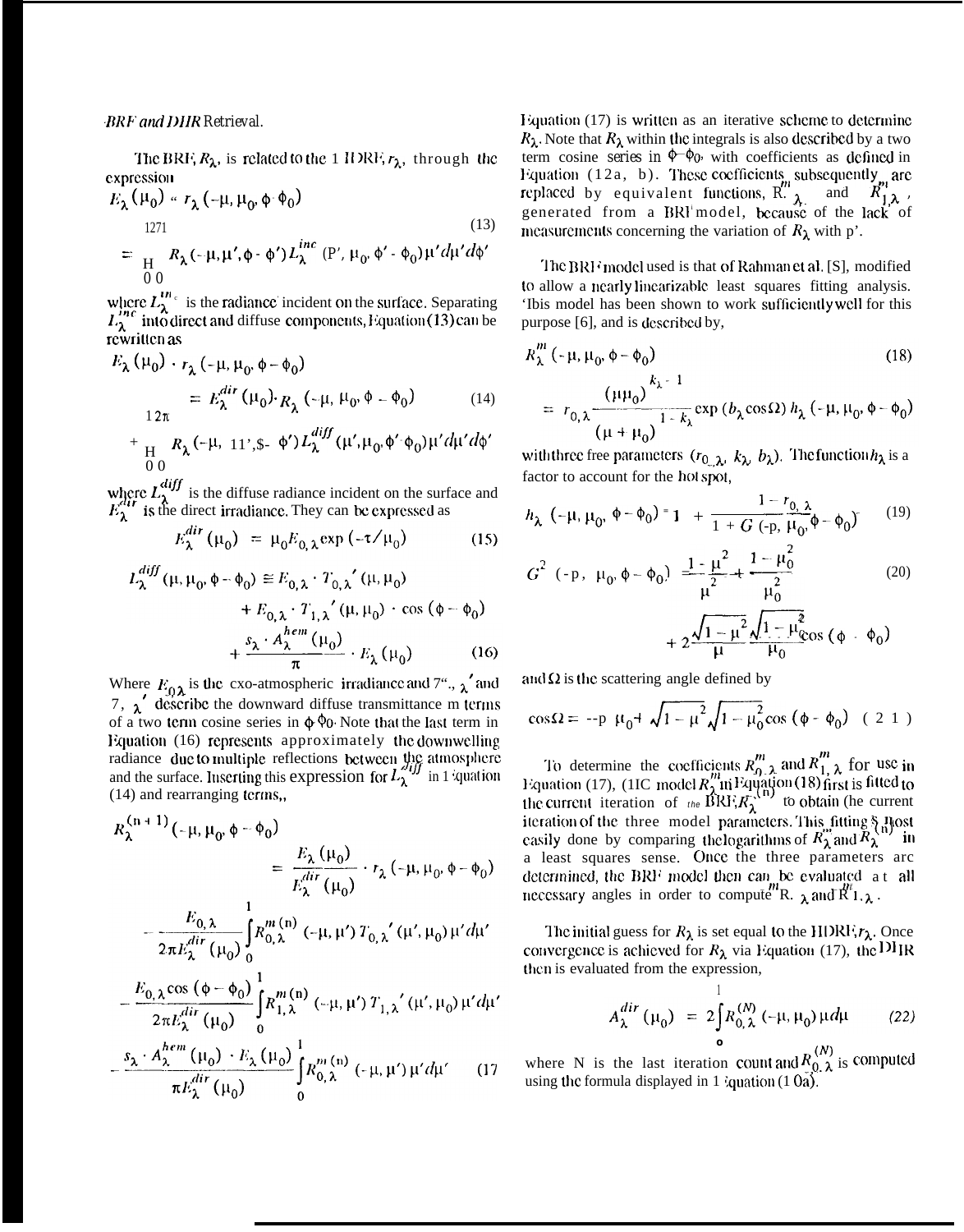# **EXAMPLES**

Application of the retrieval algorithms described in the previous section was accomplished using simulated MISR data. The 1'OA radiances were computed using a multiple scattering, discrete ordinate, radiative transfer code [7] and included both Rayleigh and aerosol scattering. The computations were performed for the MISR red wavelength at 0.670 nm and the nine MISR viewing zenith angles  $(0^{\circ})$ , 5..26.10,  $\pm$ 45.6°,  $\pm$ 60.0°, and  $\pm$  70.50), symmetricall y placed about the nadir in a single nadir-azimuth angle plane. The solar zenith angle was 55° and the azimuth angle difference between the Sun position and the forward-looking views were set at three values:  $30^{\circ}$ ,  $60^{\circ}$  and  $90^{\circ}$  (i.e. perpendicular to tbc principal plane). The aerosol was specified to be a sulfate/ nitrate type (accumulation mode) with phase function asymmetry parameter  $g = 0.628$ , single scattering albedo tit = 1.0., and optical depths  $\tau_{\text{aer}}$  of 0.4 and 0.5.

Eleven different surface t ypes, listed in Table 1, were used in the MISR TOA radiance calculations. The BRFs for these surfaces were derived from field measurements [8-10] which , covered a wide range of both viewing angle and solar zenith angle. These BRFs then were incorporated into the radiative transfer code to simulate a realistic, coupled surfaceatmosphere system.

| Case                           | Surface Type                                                  | BHR (670nm) |
|--------------------------------|---------------------------------------------------------------|-------------|
|                                | man and the control of the components of the Children<br>Soil | 0.186       |
| $\overline{a}$                 | Grassland                                                     | 0.318       |
| 3                              | <b>Steppe Grass</b>                                           | 0.211       |
| $\overline{\bf{4}}$            | Hard Wheat                                                    | 0.228       |
| 5                              | <b>Irrigated Wheat</b>                                        | 0.063       |
| 6                              | Hardwood Forest                                               | 0.035       |
| 7 <sup>u</sup><br>$\mathbf{u}$ | <b>Pine Forest</b>                                            | 0.038       |
| 8                              | Lawn Grass                                                    | 0.058       |
| 9                              | $Corn -$                                                      | 0,082       |
| 10                             | Soybean                                                       | 0.034       |
| 11                             | <b>Orchard Grass</b>                                          | 0.077       |

'1'able 1: SurfaceType Characteristics

*Example* 1: The HDRF was retrieved for each surface type from the simulated multi-angle 1'OA radiances with  $\tau_{\text{aer}}$  =0.4, assuming that the atmospheric properties are ideally known (i.e., no crror). Figure I shows the retrieval deviation for the cleven surface types and for the three different view-suu azimuth angles. The deviation S is defined as

$$
\delta = \frac{1}{9} \sum_{n=1}^{9} \left| r^{r} \left( -\mu_{n}, \mu_{0}, \phi_{n} - \phi_{0} \right) - r^{t} \left( -\mu_{n}, \mu_{0}, \phi_{n} - \phi_{0} \right) \right|
$$
\n(23)



Figure 1, Retrieved 1 II )RF with correct atmosphere.

where  $r^r$  and  $r^r$  are the retrieved and true BRI's, respectively, at the MISR view angles  $\mu_n$ ,  $\phi_n$ . The absolute accuracy which can be expected from using the retrieval algorithm on MISR data under ideal atmospheric conditions is typically about 2% of the BHR of the surface (note that the BHR for the first four surface types listed in "1'able 1 arc considerably higher that those of the latter seven types), is not strongly dependent on the view azimuth angle, and depends roughly proportionally on the aerosol optical depth.

*Example* 2: Using the smnc simulated MISR dataset, the 111 )RF's were again retrieved, but assuming an acrosol optical depth of 0.35 instead of the true value of 0.4. The results arc shown in Figure 2.



Figure 2. Retrieved HDRF with incorrect aerosol amount.

This difference of 0.05 is the expected error in retrieved aerosol optical depth using MISR observations. As such, the 1 II DRF deviations shown in Figure 2 are the errors expected from the MISR experiment. No(c that the accuracy for the darker surface t ypcs (case number 5 through 11) decreased by about an order of magnitude whereas the brighter surfaces Were somewhat ICSS affected.